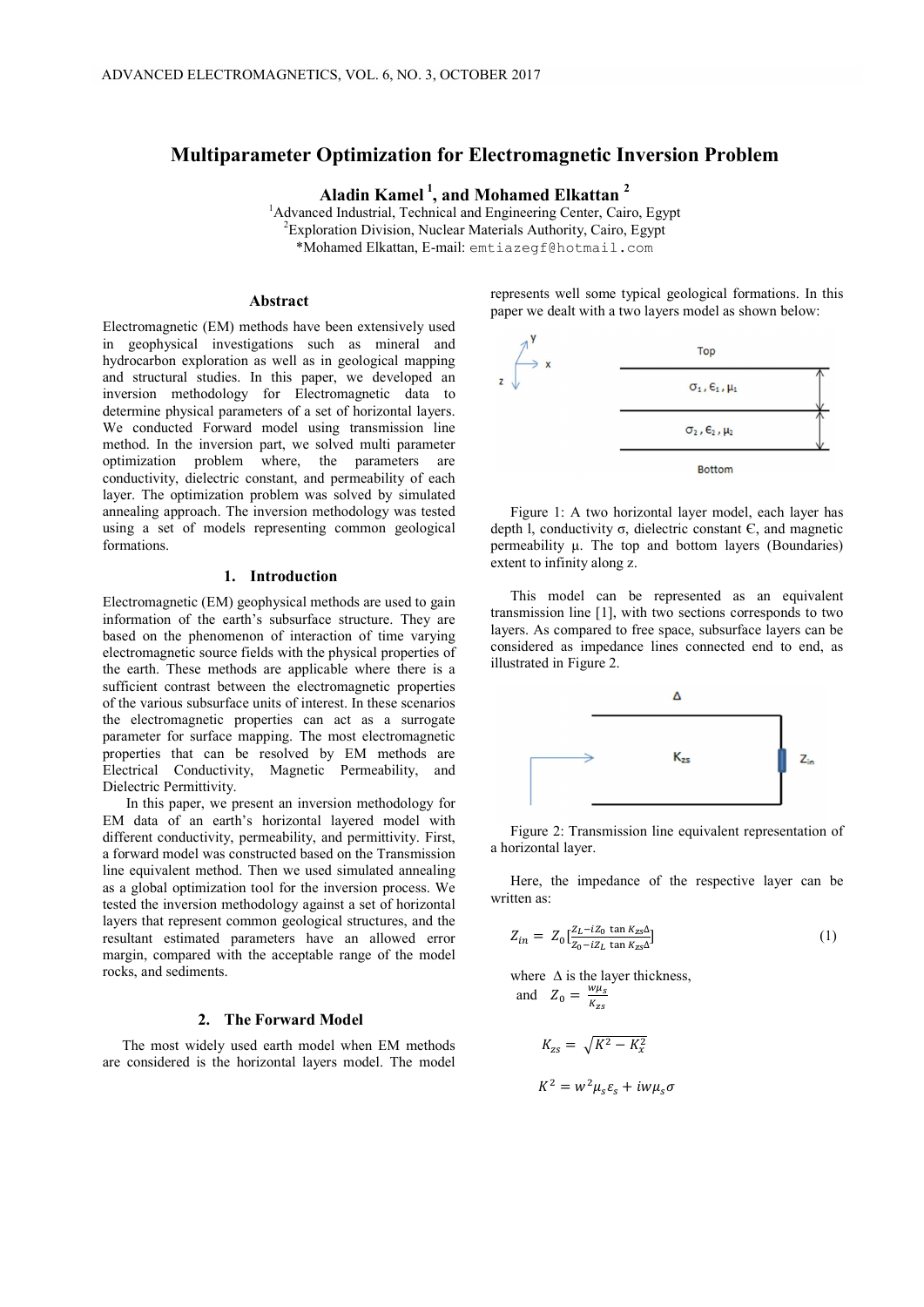where,  $Z_0$  is the Characteristic impedance of the equivalent transmission line.

 $w=2\pi f$ , and f is the operating frequency

- $\mu$ <sub>s</sub> is the permeability of the layer
- K is the wave number

 $K_x$  is the wave number in the x direction

 $\varepsilon_s$  is the dielectric constant or permittivity of the

layer

σ is the conductivity of the layer

In the forward model, an unphased infinite wire in the y direction acts as a transmitter leading to transverse electric field in the Z direction. Both transmitter and receiver are located at the same point just above the top of the first layer. The thickness of the first layer is 500 meters, and the same for the second layer, giving a total model depth of 1Km. In this paper, we selected three models to represent possible geological configurations. Table 1 summarises the possible permittivity, conductivity, and permeability ranges of these geological formation [2-3].

Table 1: Physical Properties of the four geological layers used in paper.

| Geological<br>Layer | Relative<br>Dielectric<br>Constant<br>range $[\epsilon_r]$ | Electrical<br>Conductivity<br>range<br>$\lceil \sigma \rceil$ | Relative<br>Magnetic<br>Permeability<br>range<br>$[\mu_r]$ |
|---------------------|------------------------------------------------------------|---------------------------------------------------------------|------------------------------------------------------------|
| Basalt              | 12                                                         | $1 \times 10^{-5}$ to<br>0.005                                | $1.0002$ to<br>1.175                                       |
| Granite             | 4.8 to 18.9                                                | $1 \times 10^{-5}$ to<br>0.005                                | 1 to 1.05                                                  |
| Sandstone           | 4.7 to 12                                                  | $1.25 \times 10^{-4}$<br>to 5 $x10^{-3}$                      | 1 to 1.02                                                  |
| Limestone           | 4 to 8                                                     | $1 \times 10^{-4}$ to<br>$2 \times 10^{-3}$                   | 1 to 1.003                                                 |

In Table 2, we identify a "spread" factor that quantifies the wideness of each physical parameter for each layer around the average. The spread factor is defined as:

$$
spread\ (\%) = \frac{2(max - min)}{max + min} \ x \ 100 \tag{2}
$$

It can be noticed that except for the relative dielectric constant of Basalt, the spread factor of the relative dielectric constant and conductivity of the four layers are quite large, which put a challenge to the inversion algorithm. We applied the forward model approach on three two layered cases as illustrated in Fig. 3, and their properties are presented in Table 3.

| Table 2: Spread Factor (%) of each physical parameter |  |
|-------------------------------------------------------|--|
| of the four geological layers.                        |  |

| Geological<br>Layer | Relative<br>Dielectric<br>Constant<br>Spread<br>factor | Electrical<br>Conductivity<br>Spread factor | Relative<br>Magnetic<br>Permeability<br>Spread<br>factor |
|---------------------|--------------------------------------------------------|---------------------------------------------|----------------------------------------------------------|
| <b>Basalt</b>       |                                                        | 199.20                                      | 16.07                                                    |
| Granite             | 118.98                                                 | 199.20                                      | 4.87                                                     |
| Sandstone           | 87.42                                                  | 190.24                                      | 1.98                                                     |
| Limestone           | 66.66                                                  | 180.95                                      | 0.29                                                     |

Top



**Bottom** 



Top



**Bottom** 

Figure 3: Three horizontal layered models representing Common Geological Formations.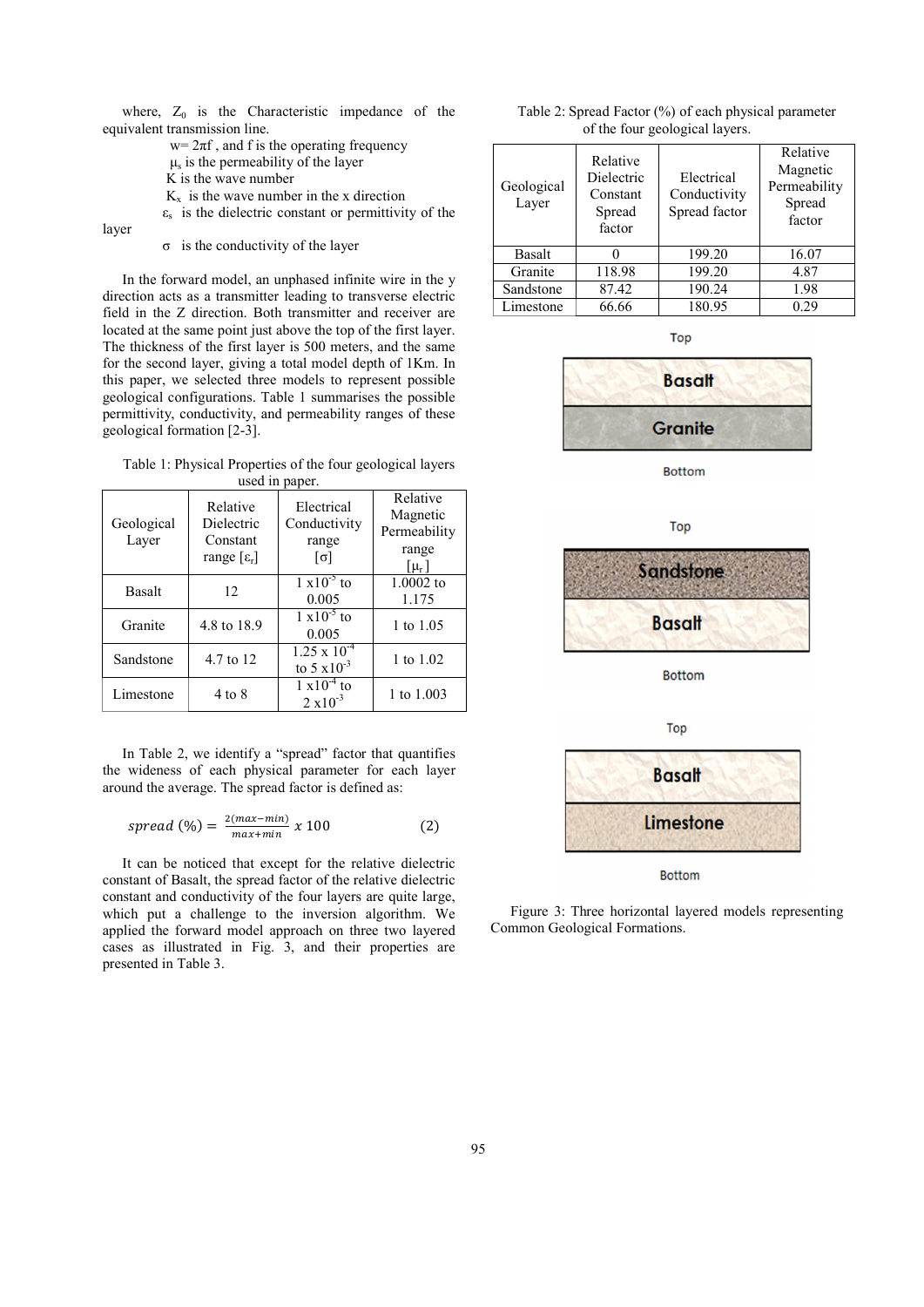| Case<br>no.    | Geological<br>Formation | Relative<br>Dielectric<br>Constant<br>$\varepsilon_{\rm r}$ | Electrical<br>Conductivity<br>ᡴ | Relative<br>Magnetic<br>Permeability<br>$\mu_{\rm r}$ |
|----------------|-------------------------|-------------------------------------------------------------|---------------------------------|-------------------------------------------------------|
|                | Basalt                  | 12                                                          | 0.005                           | 1.05                                                  |
|                | Granite                 | 15                                                          | 0.002                           | 1.03                                                  |
| $\overline{c}$ | Sandstone               | 9                                                           | $1.25 \times 10^{-4}$           | 1.015                                                 |
|                | <b>Basalt</b>           | 12                                                          | $1 \times 10^{-4}$              | 1.1                                                   |
| 3              | <b>Basalt</b>           | 12                                                          | 0.002                           | 1.1                                                   |
|                | Limestone               | 5                                                           | $1 x 10-3$                      | 1.002                                                 |

Table 3: Physical Properties of the three Forward case studies used in paper.

#### **3. The Inversion Algorithm**

In the inversion algorithm, we aimed to change the horizontal layer model parameters through an iterative process in order to reduce the misfit between the initial and the actual model. This iterative process was done in the form of global optimization problem. The objective of global optimization [4-7] is to find the globally best solution of nonlinear models, in the presence of multiple local optima.

Simulated annealing method was extensively used in global optimization problem. It mimics the process of annealing to the solution of an optimization problem. When applied, the multiobjective function of the problem is iteratively minimized with the help of the introduction of fictitious temperature, which is, in the optimization cases, a simple controllable parameter of the algorithm [8-9].

Simulated annealing method has the advantage of being adaptable with respect to the evolutions of the problem, and gave good results for a number of problems, especially with many parameters. Multiparameter optimization problem can be formulated as follows: Find the vectors  $\overline{x^*}$  $= \left[ x_1^*, x_2^*, \ldots \ldots, x_r^* \right]$  of decision variables that simultaneously optimize the S objective values  ${f_1(\bar{x}), f_2(\bar{x}), \dots, f_S(\bar{x})}$ , while satisfying the constraints if any. An objective function, ₤, is constructed in the form:

$$
\mathbf{E} = \sum_{m=1}^{M} |E_m^m - E_c^m|^2 \tag{3}
$$

Where  $E_m^m$  is the measured electrical field collected at the  $m<sup>th</sup>$  wavenumber and  $E_c^m$  is the electric field computed from a guess of what the 3N material properties might be. Hence, the objective function is 3N-dimensional, that is :

$$
\mathbf{E} = (\{\varepsilon_{rn}\}, \{\sigma_n\}, \{\mu_{rn}\}, n = 1; N) \tag{4}
$$

Where  $\varepsilon_{rn}$ ,  $\sigma_n$ ,  $\mu_{rn}$  are the relative dielectric constant, conductivity, and relative permittivity, respectively, of the n<sup>th</sup> layer. Such a 3N-dimensional function will have many minima. One then looks for the 3N variables that lead to the global minimum of the objective function, which when found will identify the sought after material properties of the two layered model .

To find the layer's physical properties, we convert the inverse scattering problem into a global minimization one. The Electromagnetic fields scattered from the Earth's layers are collected at M wave numbers. The problem formulated to find the six physical properties of the two layer model, given the measured scattered electromagnetic fields at M wavenumbers.

The proposed simulated annealing method is applied to the three studied cases. We started with an initial solution of all zeros, and run the algorithm until stopping minimization criteria is achieved. If the minimization criteria were not satisfied, the algorithm stops after 10,000 iterations, and take the set with the minimum least square error as the answer of the problem. The annealing temperature is decreased as the algorithm proceeds, and the cooling schedule is given by the following formula:

$$
T_c = a^c T_0 \tag{5}
$$

Where  $c = 1, 2, 3, \ldots$  etc. is the iteration number.

T<sub>o</sub> is the initial temperature, and  $\alpha$  is the cooling rate "i.e. 0.95".

The results of the algorithm for the three cases are illustrated in Table 4. Also, in this paper we define the term relative percentage error  $\delta$  as follows:

$$
\delta = \frac{True \text{ value} - Estimate \text{ value}}{True \text{ value}} \times 100 \tag{6}
$$

The error margin for each physical parameter of each layer is presented in Table 4. It can be noticed that the error margin resulted from the inversion methodology is quiet low for most of the estimated parameters. Even in cases when  $\delta$  is relatively high, the large % are far less than the spread factor of the physical parameter. Hence, the a posteriori knowledge is better than the a priori one. Furthermore, the estimated parameter still can be interpreted correctly, as it is within the natural range of it for each of the investigated layers. So the results are quite acceptable from the geological point of view given the nonuniqueness nature of such problems.

Table 4: Estimated Physical Properties of each layer of the three case studies after the inversion algorithm.

| Case<br>no.    | Relative<br>Dielectric<br>Constant<br>$\varepsilon_{\rm r}$ | Electrical<br>Conductivity<br>σ | Relative<br>Magnetic<br>Permeability<br>$\mu_r$ | Minimum<br>Objective<br>Function<br>Value |
|----------------|-------------------------------------------------------------|---------------------------------|-------------------------------------------------|-------------------------------------------|
|                | 12                                                          | 0.0048                          | 1.0499                                          | 3.1994 x                                  |
|                | 15.4584                                                     | 0.0017                          | 1.0031                                          | $10^{-7}$                                 |
| $\overline{c}$ | 10.5609                                                     | 0.0001                          | 1.0133                                          | 1.0495 x                                  |
|                | 12                                                          | 0.0013                          | 1.0750                                          | $10^{-7}$                                 |
|                | 12                                                          | 0.0019                          | 1.1000                                          | 3.4871 x                                  |
| 3              | 5.0669                                                      | 0.0017                          | 1.0013                                          | $10^{-8}$                                 |